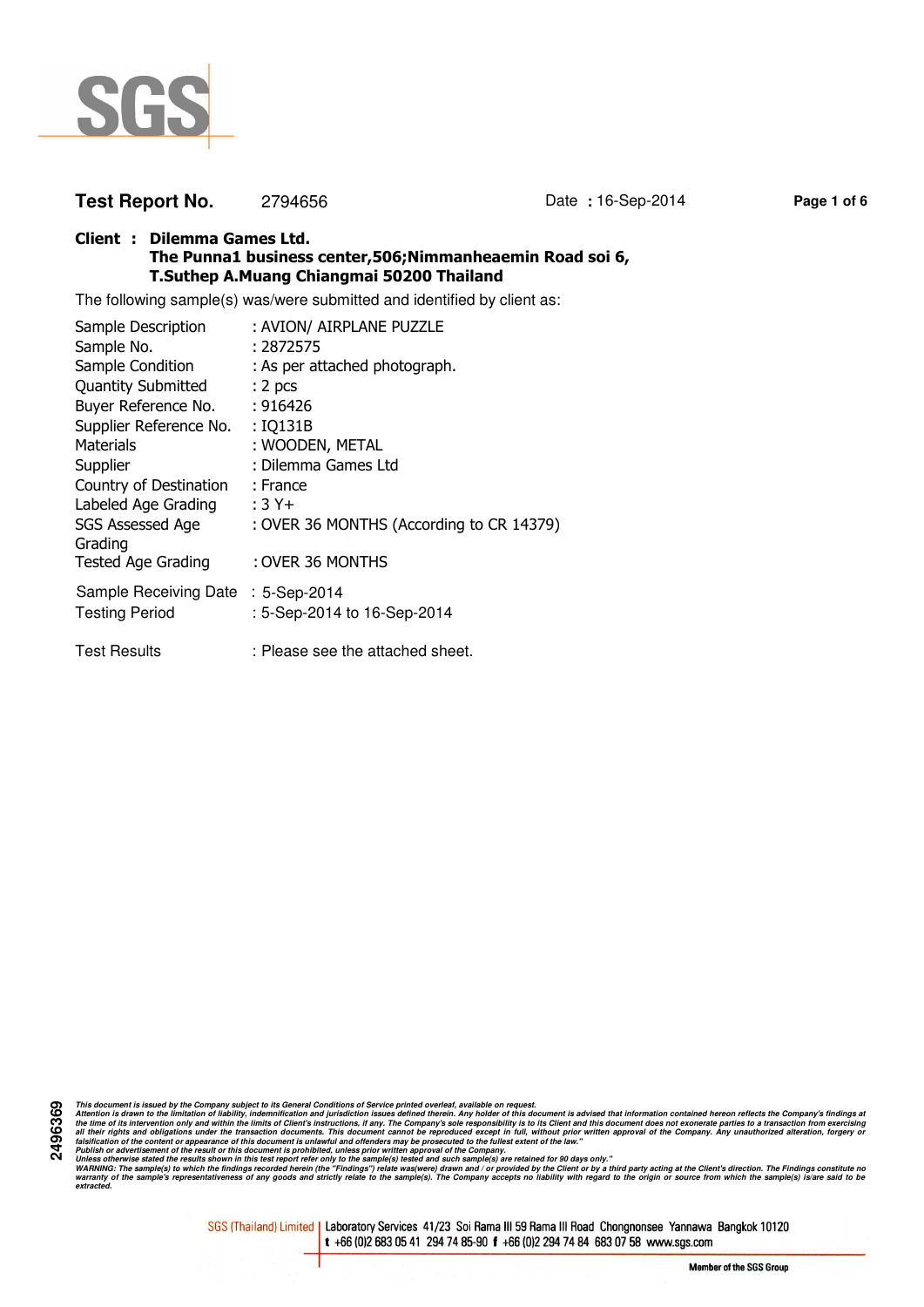

# **Test Report No.** 2794656 Date : 16-Sep-2014 Page 2 of 6

## **Test Requested & Result Summary**

Test Requested : For compliance with the European Standard on Safety of Toys :- 1. EN71 Part 1:2011+A3:2014 - Mechanical and Physical Properties 2. EN71 Part 3:2013 - Migration of certain elements

Result Summary : Test Parameter Conclusion<br>1. EN71 Part 1:2011+A3:2014 - Mechanical and Physical Properties FASS 1. EN71 Part 1:2011+A3:2014 - Mechanical and Physical Properties PASS<br>2. EN71 Part 3:2013-Migration of certain elements 2. EN71 Part 3:2013-Migration of certain elements

- Labeling requirement (Washing/Cleaning Label, CE mark, importer See Result on page 4 of 6 manufacturer mark (name,address),product identification) according to the Directive 2009/48/EC-Safety of toys

Remark : Test results in this report are applicable for the item tested and reflects the tested sample as received.

**Signed for and on behalf of SGS (Thailand) Limited**

**Rutchuporn Moungsom Laboratory manager - Toy and Hardgood**

This document is issued by the Company subject to its General Conditions of Service printed overled, available on regard.<br>Attention is drawn to the ilmitation of liability, indemnification and jurisdiction issues defined t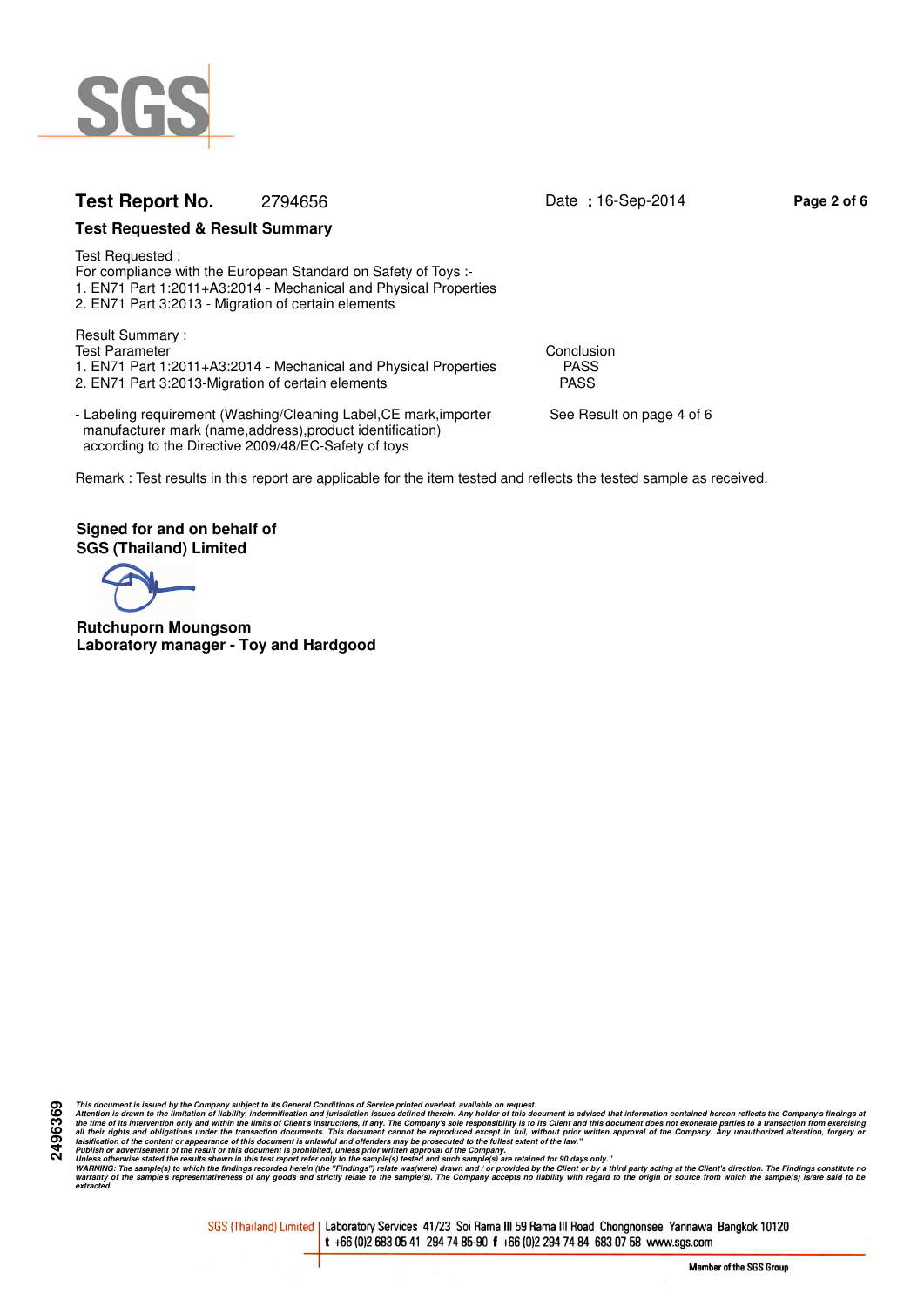

# **Test Report No.** 2794656 Date **:** 16-Sep-2014 Page 3 of 6

**TEST RESULTS**

## **Mechanical and Physical Properties**

Test Method : As specified in EN 71-1:2011+A3:2014

| <b>Clause</b>                 | <b>Description</b>                                                                                                                                                                                                                                                                                                                                                                                                                                                                                                                                                                                                                                                                                                                                                                                                                                                                                                                                                                                                                                                                                                                                                                                                                                                                                                                                                                                                                                                    | <b>Results</b>                                           |
|-------------------------------|-----------------------------------------------------------------------------------------------------------------------------------------------------------------------------------------------------------------------------------------------------------------------------------------------------------------------------------------------------------------------------------------------------------------------------------------------------------------------------------------------------------------------------------------------------------------------------------------------------------------------------------------------------------------------------------------------------------------------------------------------------------------------------------------------------------------------------------------------------------------------------------------------------------------------------------------------------------------------------------------------------------------------------------------------------------------------------------------------------------------------------------------------------------------------------------------------------------------------------------------------------------------------------------------------------------------------------------------------------------------------------------------------------------------------------------------------------------------------|----------------------------------------------------------|
| 4<br>4.1<br>4.7<br>4.8<br>4.9 | General requirements<br>Material cleanliness**<br>Edges<br>Points and metallic wires<br>Protruding parts                                                                                                                                                                                                                                                                                                                                                                                                                                                                                                                                                                                                                                                                                                                                                                                                                                                                                                                                                                                                                                                                                                                                                                                                                                                                                                                                                              | <b>PASS</b><br><b>PASS</b><br><b>PASS</b><br><b>PASS</b> |
| 5<br>5.1                      | Toys intended for children under 36 months<br>General requirements<br>(Remark: Small part was found. Therefore, the product should be warned in<br>accordance with 7.2.)                                                                                                                                                                                                                                                                                                                                                                                                                                                                                                                                                                                                                                                                                                                                                                                                                                                                                                                                                                                                                                                                                                                                                                                                                                                                                              | N/A                                                      |
| 6                             | Packaging                                                                                                                                                                                                                                                                                                                                                                                                                                                                                                                                                                                                                                                                                                                                                                                                                                                                                                                                                                                                                                                                                                                                                                                                                                                                                                                                                                                                                                                             | N/A                                                      |
| 7                             | Warnings, markings and instructions for use<br>(Note: It is drawn to your attention that the warnings, precautions and<br>instructions for use should be given in the national language(s) of the country<br>where the product is sold. Only English/ French was reviewed.)                                                                                                                                                                                                                                                                                                                                                                                                                                                                                                                                                                                                                                                                                                                                                                                                                                                                                                                                                                                                                                                                                                                                                                                           |                                                          |
| 7.1                           | General<br>(Remark: The manufacturer shall mark the warnings in a clearly visible, easily<br>legible and understandable and accurate manner on the product, on an<br>affixed label or on the packaging.<br>In addition, the warnings shall be included in the instructions for use which<br>accompany the product.<br>A toy shall not bear a warning that conflicts with the intended use of the toy,<br>as determined by virtue of its function, dimension and characteristics.<br>The warnings shall be preceded by the words "Warning" or "Warnings", as<br>appropriate. The word "Warning" or "Warnings" may be followed by e.g. an<br>exclamation mark.<br>Warnings which determine the decision to purchase the toy shall appear on<br>the consumer packaging or be otherwise clearly visible to the consumer<br>before the purchase.<br>Small toys that are sold without packaging (for example from a display box or<br>from a vending machine) shall have the appropriate warnings affixed to them.<br>In all cases the warning shall be clearly legible at the point of sale.<br>It is not sufficient to place the warning(s) only on a display box.<br>NOTE The requirement that warnings must be clearly visible to the consumer<br>at the time of purchase applies also in cases where the purchase is made<br>on-line (e.g. internet)<br>or by catalogue or by other means where the buyer does not have access to<br>the toy at the time of purchase.) | <b>PASS</b>                                              |

This document is issued by the Company subject to its General Conditions of Service printed overled, available on regard.<br>Attention is drawn to the ilmitation of liability, indemnification and jurisdiction issues defined t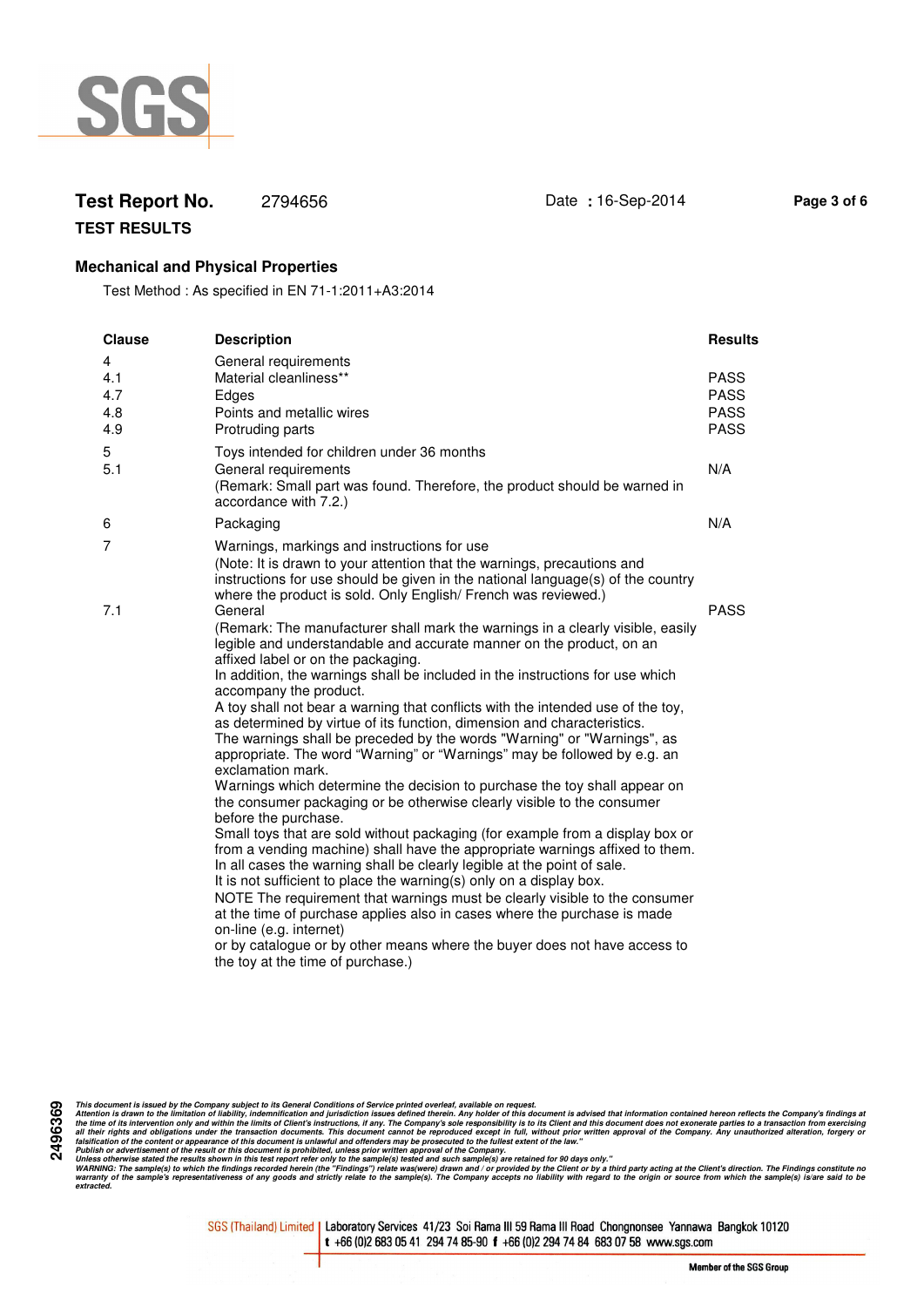

# **Test Report No.** 2794656 **Date :** 16-Sep-2014 **Page 4 of 6**

# **TEST RESULTS**

7.2 Toys not intended for children under 36 months PASS (Remark: Small part was found after abuse test. It is acceptable, because appropriate warning was found on the packaging.)

Remark : 1. Only applicable clauses were shown.

2.  $N/A = Not$  applicable.

3. \*\* = Visual examination only.

#### **Labeling requirement (Washing/Cleaning instruction, CE mark, importer / manufacturer name and address, product identification) according to the Directive 2009/48/EC - Safety of toys**

| Summary table:            |                           |               |  |  |  |  |
|---------------------------|---------------------------|---------------|--|--|--|--|
|                           | <b>Observation Result</b> | Location      |  |  |  |  |
| CE mark                   | Present                   | Packaging     |  |  |  |  |
| Manufacturer's<br>Name    | Absent                    | Toy/Packaging |  |  |  |  |
| Manufacturer's<br>Address | Absent                    | Toy/Packaging |  |  |  |  |
| Importer's Name           | Present                   | Packaging     |  |  |  |  |
| Importer's Address        | Present                   | Packaging     |  |  |  |  |
| Product ID                | Present                   | Packaging     |  |  |  |  |

#### Note:

1. According to Directive 2009/48/EC, a toy intended for use by children under 36 months must be designed and manufactured in such a way that it can be cleaned. A textile toy must, to this end, be washable, except if it contains a mechanism that may be damaged if soak washed. The manufacturer should, if applicable, provide instructions on how the toy has to be cleaned.

2. CE marking should be visible from outside the packaging and its height must be at least 5mm.

3. Manufacturer's and Importer's name, registered trade name or registered trade mark and the address at which the manufacturer can be contacted must be indicated on the toy or, where that is not possible, on its packaging or in a document accompanying the toy.

4. Manufacturers must ensure that their toys bear a type, batch, serial or model number or other element allowing their identification, or where the size or nature of the toy does not allow it, that the required information is provided on the packaging or in a document accompanying the toy.

This document is issued by the Company subject to its General Conditions of Service printed overled, available on regard.<br>Attention is drawn to the ilmitation of liability, indemnification and jurisdiction issues defined t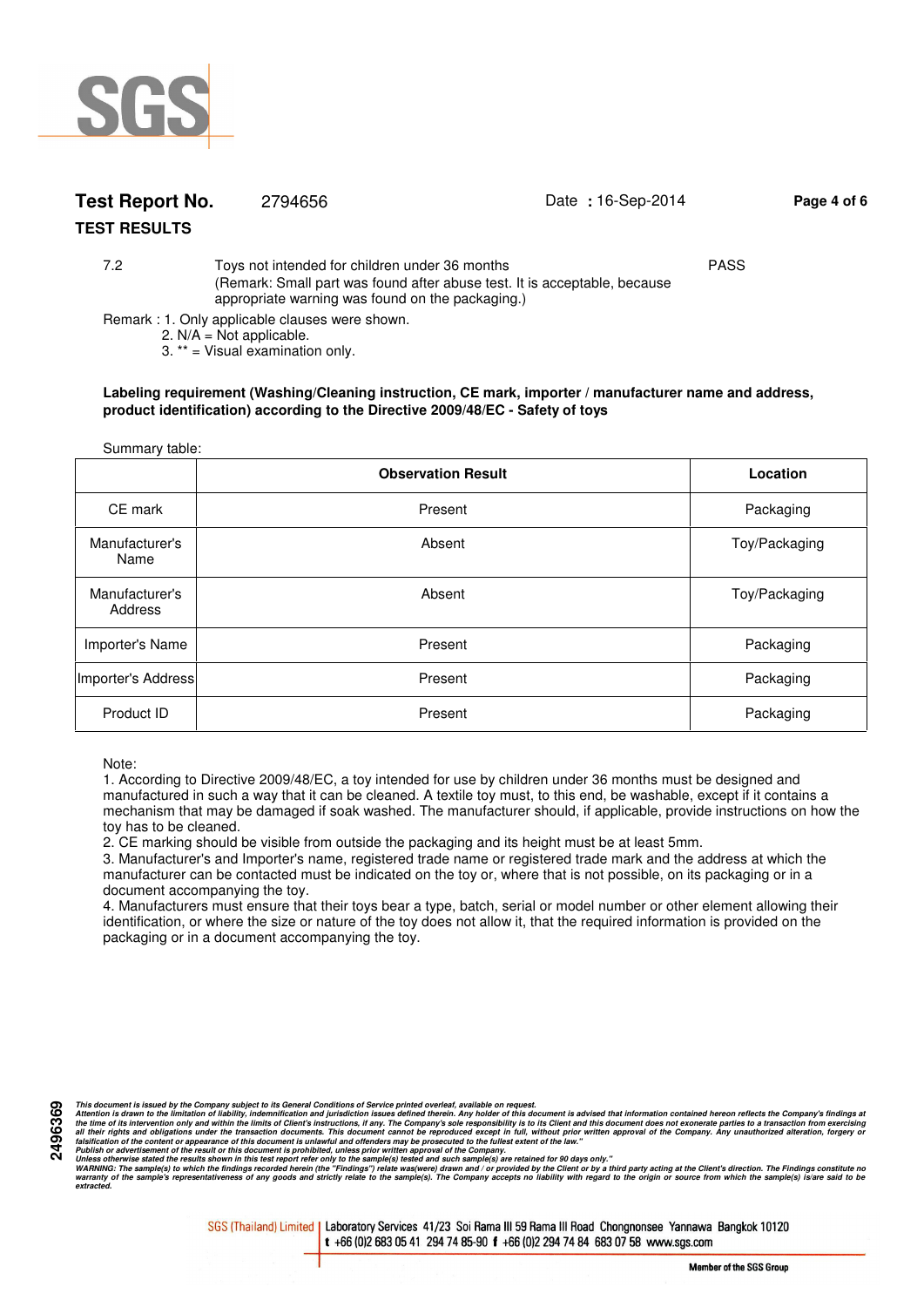

# **Test Report No.** 2794656 Date : 16-Sep-2014 Page 5 of 6

# **TEST RESULTS**

## **EN71-3 : 2013 - Migration of certain elements**

### **Category III : Scrapped-off toy material**

#### **Method : With reference to EN-71-3 : 2013. Analysis of general elements was performed by ICP-OES and ICP-MS. Chromium (III) was obtained by calculation ,chromium (VI) was analyzed by UV-VIS.**

| <b>Analysis</b>                  |           |               | <b>Result</b><br>(mg/kg) |               | Limit<br>(mg/kg)         |
|----------------------------------|-----------|---------------|--------------------------|---------------|--------------------------|
|                                  |           | Sample (1)    | Sample (2)               | Sample (3)    |                          |
| Aluminium (Al)                   | (Soluble) | $<$ 10        | 126                      | 596           | 70,000                   |
| Antimony (Sb)                    | (Soluble) | $<$ 15        | $<$ 15                   | $<$ 15        | 560                      |
| Arsenic (As)                     | (Soluble) | ${<}15$       | $<$ 15                   | $<$ 15        | 47                       |
| Barium (Ba)                      | (Soluble) | $<$ 5         | $<$ 5                    | $<$ 5         | 18,750                   |
| Boron (B)                        | (Soluble) | <10           | $<$ 10                   | $<$ 10        | 15,000                   |
| Cadmium (Cd)                     | (Soluble) | $<$ 5         | < 5                      | < 5           | 17                       |
| Chromium (Cr)                    | (Soluble) | 0.5           | < 0.2                    | <0.2          | $\overline{\phantom{a}}$ |
| Chromium (III) (Cr (III))***     | (Soluble) | 0.5           | Not conducted            | Not conducted | 460                      |
| $(Cr (VI))$ ***<br>Chromium (VI) | (Soluble) | <0.2          | Not conducted            | Not conducted | 0.2                      |
| Cobalt (Co)                      | (Soluble) | $<$ 10        | $<$ 10                   | $<$ 10        | 130                      |
| Copper (Cu)                      | (Soluble) | $<$ 10        | $<$ 10                   | $<$ 10        | 7,700                    |
| Lead (Pb)                        | (Soluble) | $<$ 5         | < 5                      | $<$ 5         | 160                      |
| Manganese (Mn)                   | (Soluble) | $<$ 10        | < 10                     | $<$ 10        | 15,000                   |
| Mercury (Hg)                     | (Soluble) | $<$ 5         | $<$ 5                    | $<$ 5         | 94                       |
| Nickel (Ni)                      | (Soluble) | $<$ 10        | $<$ 10                   | <10           | 930                      |
| Selenium (Se)                    | (Soluble) | < 15          | $<$ 15                   | $<$ 15        | 460                      |
| Strontium (Sr)                   | (Soluble) | $<$ 10        | $<$ 10                   | $<$ 10        | 56,000                   |
| Tin (Sn)                         | (Soluble) | < 10          | < 10                     | $<$ 10        | 180,000                  |
| Organic Tin <sup>^</sup>         | (Soluble) | Not conducted | Not conducted            | Not conducted | 12                       |
| Zinc(Zn)                         | (Soluble) | $<$ 10        | $<$ 10                   | $<$ 10        | 46,000                   |
| Conclusion                       |           | <b>PASS</b>   | <b>PASS</b>              | <b>PASS</b>   |                          |

Sample description :

1. Black coating from wheel

2. Natural wood with lacquer coating

3. Metal (axle) (small part after abuse test)

Remark : 1. Results shown are based on the total weight of dry sample.

- $2. < =$  Less than
- 3. 1 mg/kg = 1 ppm (part per million)
- 4. \*\*\* = Confirmation test of soluble chromium (III) & chromium (VI) is not required in case of soluble chromium does not exceed their requirements as specified in EN71-3: 2013
- 5. ^ = Confirmation test of soluble organic tin is not required in case of soluble tin, after conversion, does not exceed the soluble organic tin requirement as specified in EN71-3: 2013.

This document is issued by the Company subject to its General Conditions of Service printed overled, available on regard.<br>Attention is drawn to the ilmitation of liability, indemnification and jurisdiction issues defined t